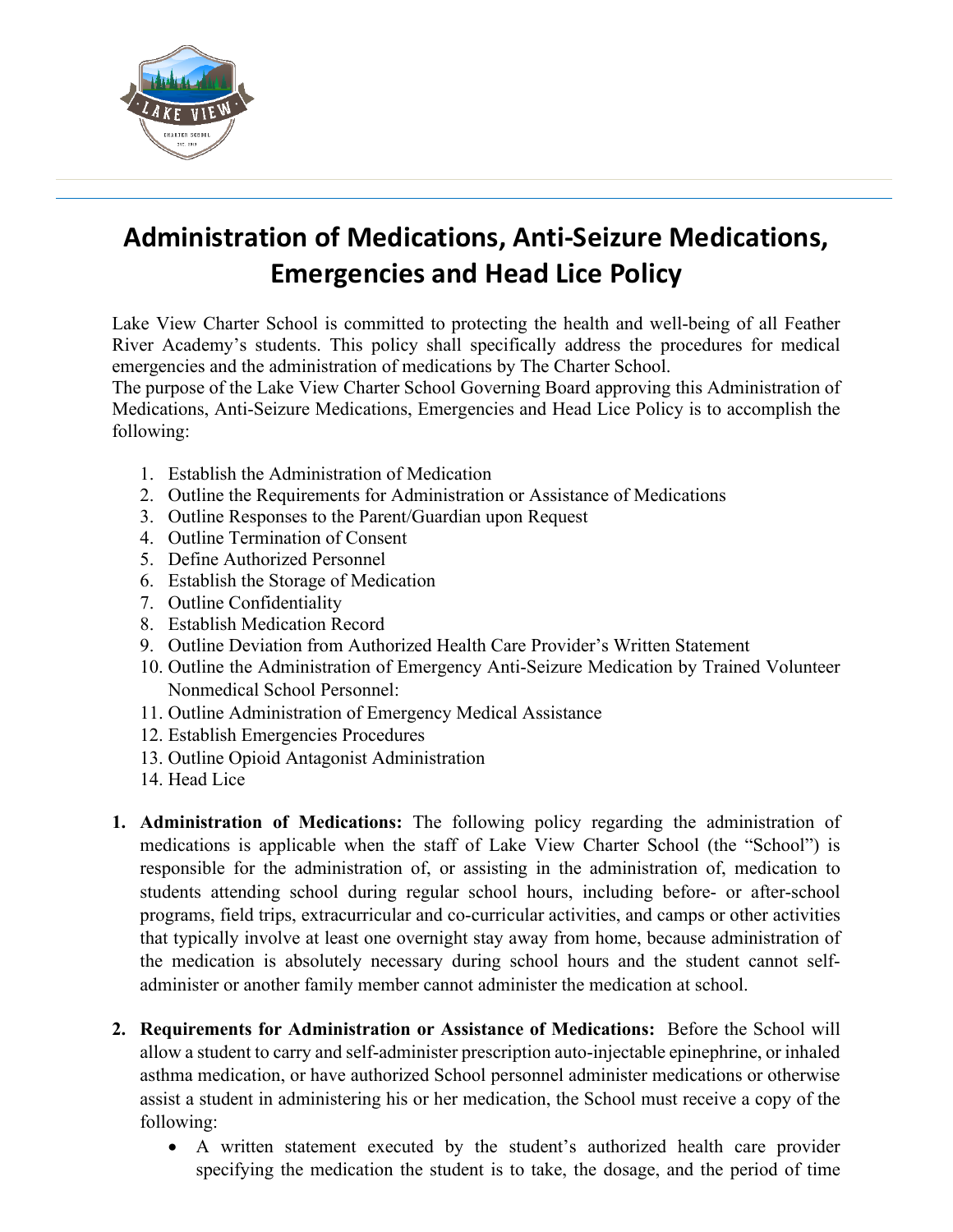during which the medication is to be taken and a statement that the medication must be taken during regular school hours, as well as detailing the method, amount and time schedule by which the medication is to be taken;

- A written statement by the student's parent or guardian initiating a request to have the medication administered to the student or to have the student otherwise assisted in the administration of the medication, in accordance with the authorized health care provider's written statement. The written statement shall also provide express permission for the School to communicate directly with the authorized health care provider, as may be necessary, regarding the authorized health care provider's written statement.
- In the cases of self-administration of asthma medication or prescription auto-injectable epinephrine, the School must also receive a confirmation from the authorized health care provider that the student is able to self-administer the medication and a written statement from the parent/guardian consenting to the student's self-administration and releasing the School and its personnel from civil liability if the self-administering student suffers an adverse reaction by self-administering his/her medication. Education Code §§ 49423, 49423.1.
- New statements by the parent/guardian and the authorized health care provider shall be required annually and whenever there is a change in the student's authorized health care provider, or a change in the medication, dosage, method by which the medication is required to be taken or date(s), or time(s) the medication is required to be taken. If there is not a current written statement by the student's parent or guardian and authorized health care provider, the School may not administer or assist in administration of medication. The School will provide each parent with a reminder at the beginning of each school year that they are required to provide the proper written statements.
- Parent(s)/guardian(s) of students requiring administration of medication or assistance with administration of medication shall personally deliver (or, if age appropriate, have the student deliver) the medication for administration to the school director.
- **3. Responses to the Parent/Guardian upon Request:** The School shall provide a response to the parent/guardian within 10 business days of receiving the request for administration and the physician statement regarding which School employees, if any, will administer medication to the student, and what the employees of the School will do to administer the medication to the student or otherwise assist the student in the administration of the medication.
- **4. Termination of Consent:** Parent(s)/guardian(s) of students who have previously provided consent for the School to administer medication or assist a student with the administration of medication may terminate consent by providing the School with a signed written withdrawal of consent on a form obtained from the office of the School Director.
- **5. Authorized Personnel:** The School director who is employed by the School and certified in accordance with Education Code section 44877 will administer or assist in administering the medication to students. If not available, a designated School employee who is legally able to and has consented to administer or assist in administering the medication to students will administer the medication or otherwise assist the students.
- **6. Storage of Medication**: Medication for administration to students shall be maintained in the office of the School in a locked cabinet. It shall be clearly marked for easy identification. If the medication requires refrigeration, the medication shall be stored in a refrigerator in a locked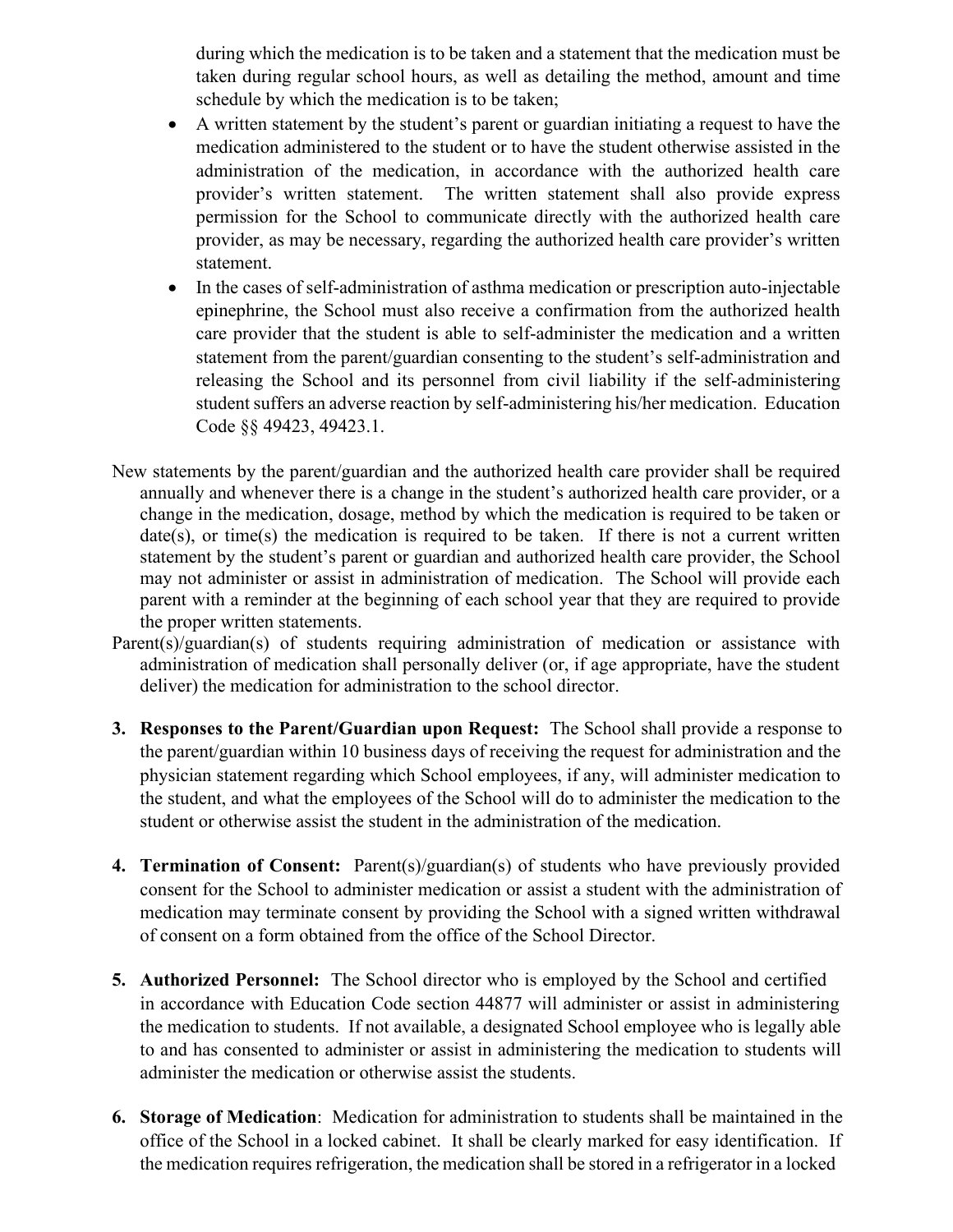office, which may only be accessed by the School director and other authorized personnel. If stored medication is unused, discontinued or outdated, the medication shall be returned to the student's parent/guardian where possible. If not possible, the School shall dispose of the medication by the end of the school year in accordance with applicable law.

- **7. Confidentiality:** School personnel with knowledge of the medical needs of students shall maintain the students' confidentiality. Any discussions with parents/guardians and/or authorized health care providers shall take place in an area that ensures student confidentiality. All medication records or other documentation relating to a student's medication needs shall be maintained in a location where access is restricted to the School Director, the School Secretary or other designated School employees.
- **8. Medication Record:** The School shall maintain a medication record for each student that is allowed to carry and self-administer medication and for each student to whom medication is administered or other assistance is provided in the administration of medication.
- The medication record shall contain the following: 1) The authorized health care provider's written statement; 2) The written statement of the parent/guardian; 3) A medication log (see below); 4) Any other written documentation related to the administration of the medication to the student or otherwise assisting the pupil in the administration of the medication.
- The medication log shall contain the following information: 1) Student's name; 2) Name of the medication the student is required to take; 3) Dose of medication; 4) Method by which the pupil is required to take the medication; 5) Time the medication is to be taken during the regular school day; 6) Date(s) on which the student is required to take the medication; 7) Authorized health care provider's name and contact information; and 8) A space for daily recording of medication administration to the student or otherwise assisting the student, such as date, time, amount, and signature of the individual administering the medication or otherwise assisting in administration of the medication.
- **9. Deviation from Authorized Health Care Provider's Written Statement:** If a material or significant deviation from the authorized health care provider's written statement is discovered, notification as quickly as possible shall be made as follows: 1) If discovery is made by a licensed health care professional, notification of the deviation shall be in accordance with applicable standards of professional practice; 2) If discovery is made by an individual other than a licensed health care professional, notification shall be given to the School Director, the student's parent/guardian, any School employees that are licensed health care professionals and the student's authorized health care provider.

## **10. Administration of Emergency Anti-Seizure Medication by Trained Volunteer Nonmedical School Personnel:**

- Definitions:
	- o "Emergency anti-seizure medication," as used in this policy, means diazepam rectal gel and emergency medications approved by the federal Food and Drug Administration, prescribed for students with epilepsy for the management of seizures by persons without medical credentials.
	- o"Emergency medical assistance" means the administration of an emergency anti-seizure medication to a pupil suffering from an epileptic seizure.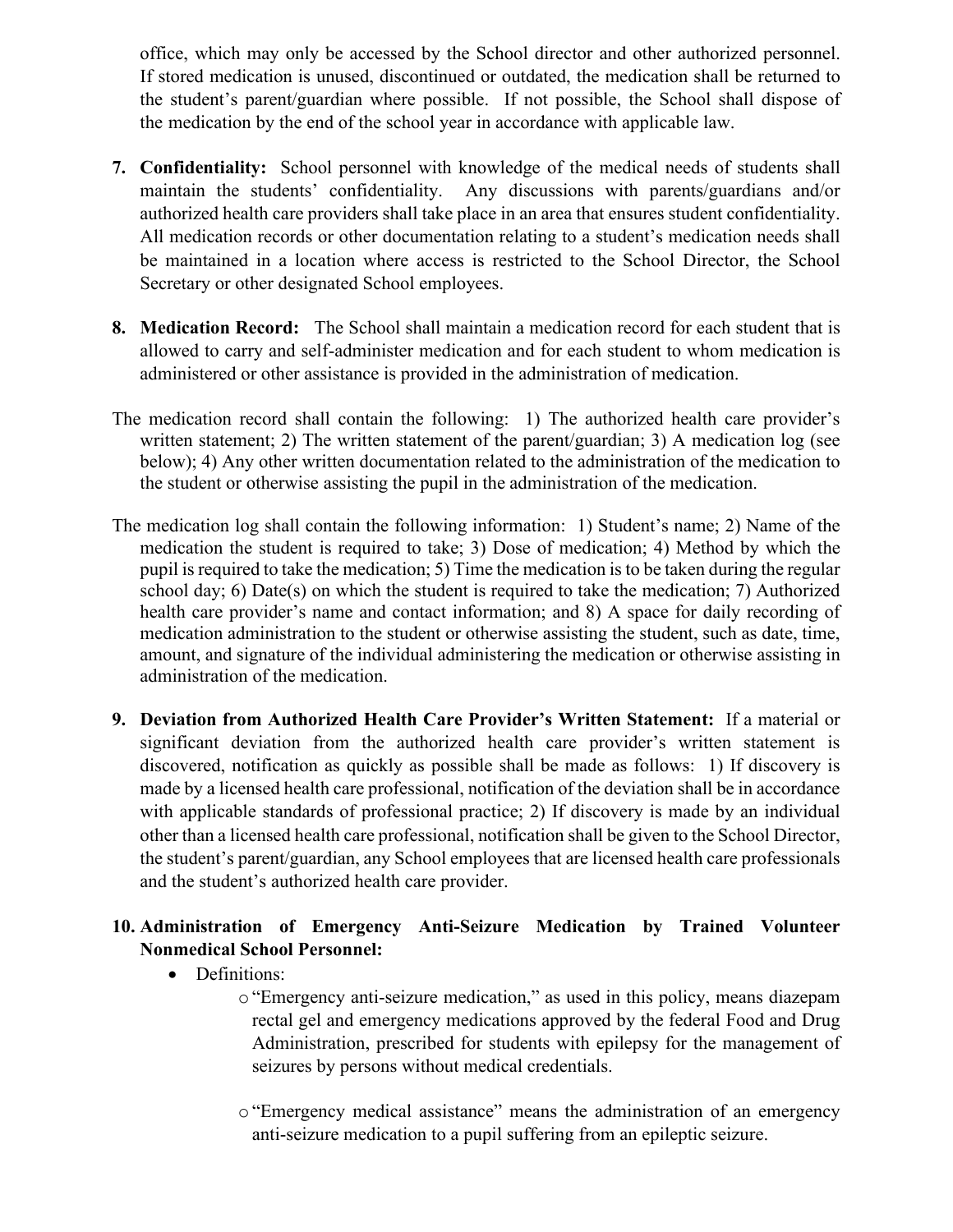- o"Nonmedical school personnel or employees" means employees of the School who do not possess the licenses listed in 5 C.C.R. § 622.
- o"Regular school day" may include not only the time the student receives instruction, but also the time during which the pupil otherwise participates in activities under the auspices of the School, such as field trips, extracurricular and co-curricular activities, before- or after-school programs and camps or other activities that typically involve at least one overnight stay away from home.
- o "Supervision" means review, observation, and/or instruction of a designated nonmedical school employee's performance, but does not necessarily require the immediate presence of the supervisor at all times.
- **11. Administration of Emergency Medical Assistance:** The School will have at least one volunteer nonmedical school employees properly trained in the administration of emergency anti-seizure medication at all times. Emergency medical assistance shall be provided by these individuals when the following circumstances are present:
	- A pupil with epilepsy has been prescribed an emergency anti-seizure medication by his or her health care provider.
	- The parent or guardian of the pupil has requested that one or more volunteer nonmedical school employees be trained in the event a nurse is not available.
	- The School has on file a written statement from the pupil's authorized health care provider, provided by the parent, that includes the content required by California regulations.
	- The parent has provided all materials necessary to administer an emergency antiseizure medication.
	- The volunteer nonmedical school personnel have completed the required training.
	- The pupil is suffering from an epileptic seizure.
	- A credentialed school nurse or licensed vocational nurse is not available.

## **12. Emergencies Procedures:**

- First Aid and CPR: All teachers are certified in first aid and CPR and are re-certified every two years in either first aid or CPR. Every classroom has a First Aid Kit containing appropriate supplies. First aid will be administered whenever necessary by trained staff members. When necessary, the appropriate emergency personnel will be called to assist.
- Resuscitation Orders: School employees are trained and expected to respond to emergency situations without discrimination. If any student needs resuscitation, trained staff shall make every effort to resuscitate him/her. The School does not accept or follow any parental or medical "do not resuscitate" orders. School staff should not be placed in the position of determining whether such orders should be followed. The School Director, or his/her designee, shall ensure that all parents/guardians are informed of this policy.
- Emergency Contact Information: For the protection of a student's health and welfare, the School shall require the parent/guardian(s) of all students to keep current with the School emergency information including the home address and telephone number, business address and telephone number of the parent/guardian(s), and the name, address and telephone number of a relative or friend who is authorized to care for the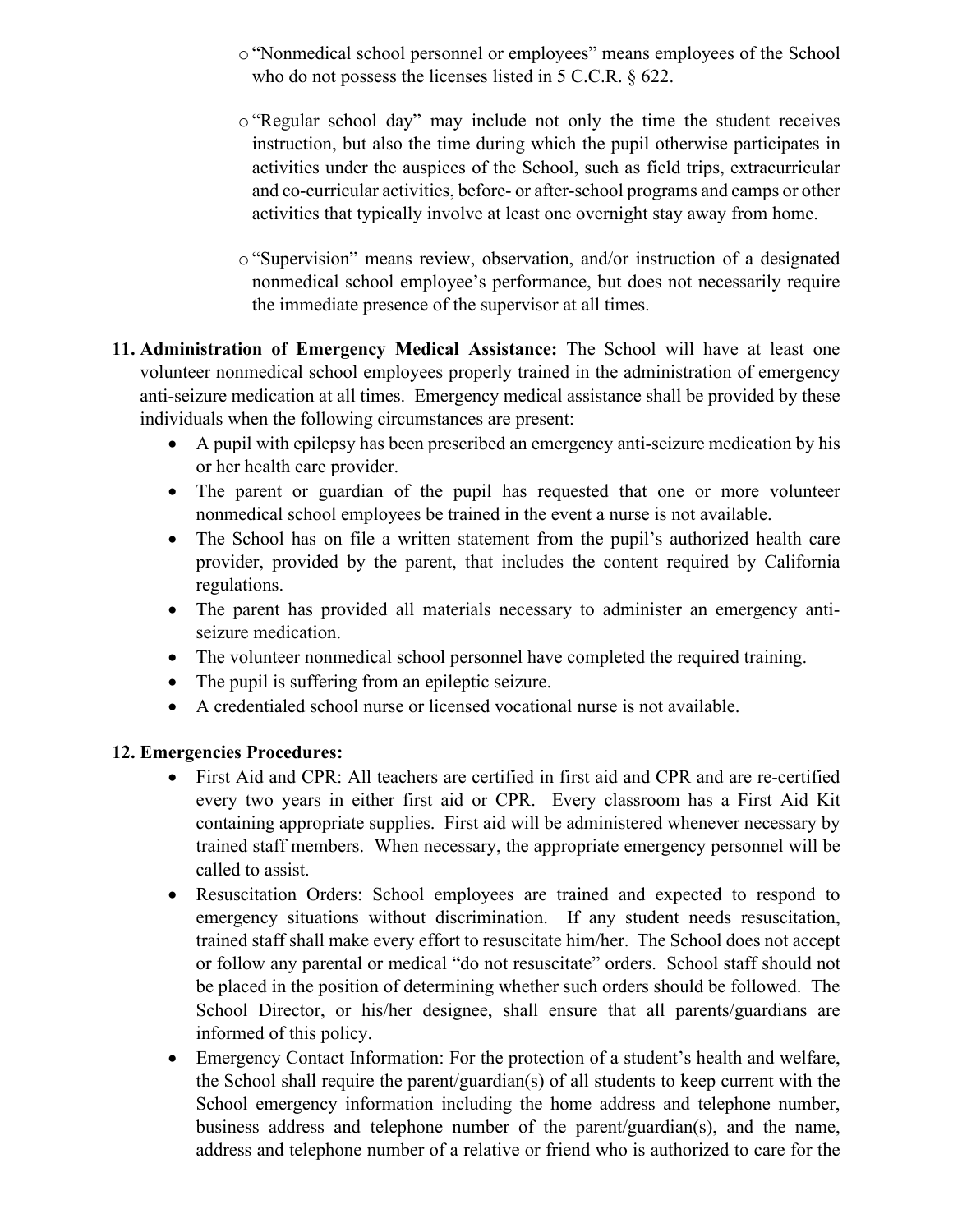student in any emergency situation if the parent/guardian cannot be reached. Education Code § 49408.

- Emergency Aid to Students with Anaphylactic Reaction: The School will provide emergency epinephrine auto-injectors to trained School personnel and those trained personnel may use those epinephrine auto-injectors to provide emergency medical aid to persons suffering from an anaphylactic reaction. The training provided to School personnel shall be in compliance with the requirements of Education Code section 49414 and any regulations promulgated in line therewith.
- Trained School personnel may immediately administer an epinephrine auto-injector to a person suffering, or reasonably believed to be suffering, from an anaphylaxis reaction at School or a School related activity when a physician is not immediately available.
- For purposes of this policy, "anaphylaxis" means a potentially life-threatening hypersensitivity to a substance. Symptoms of anaphylaxis may include shortness of breath, wheezing, difficulty breathing, difficulty talking or swallowing, hives, itching, swelling, shock or asthma. Causes of anaphylaxis may include, but are not limited to, an insect sting, food allergy, drug reaction and exercise.
- **13. Opioid Antagonist Administration:** The School will provide emergency hydrochloride or another opioid antagonist ("Opioid Antagonist") to trained School personnel and those trained personnel may use the Opioid Antagonist to provide emergency medical aid to persons suffering, or reasonably believed to be suffering, from an opioid overdose. The training provided to School personnel shall be in compliance with the requirements of Education Code section 49414.3 and any regulations promulgated in line therewith.
- Trained School personnel may administer the Opioid Antagonist to a person exhibiting potentially life-threatening symptoms of an opioid overdose at school or a school activity when a physician is not immediately available. If the Opioid Antagonist is used, it shall be restocked as soon as reasonably possible, but no later than two weeks after it is used. The School's supply of Opioid Antagonist shall be restocked before its expiration date.
- If School personnel administers an Opioid Antagonist to a student, the School will call emergency services (9-1-1) and will contact the student's parent/guardian.
- **14. Procedures for Head Lice:** The Governing Board recognizes that head lice infestations among students require treatment but do not pose a risk of transmitting disease. The Director or designee shall encourage early detection and treatment in a manner that minimizes disruption to the educational program and reduces student absences.
- The Director or designee may distribute information to parents/guardians of students regarding routine screening, symptoms, accurate diagnosis, and proper treatment of head lice infestations. The Director or designee also may provide related information to school staff.
- School employees shall report all suspected cases of head lice to the Director or designee as soon as possible. When a student is initially identified as having live head lice, the student is to be excluded from school for treatment. The parent/guardian of any such student shall be contacted and given information about the treatment of head lice and encouraged to begin treatment of the student immediately and to check all members of the family. The parent/guardian also shall be informed that the student shall be checked upon return to school the next day and allowed to remain in school if no active head lice are detected.